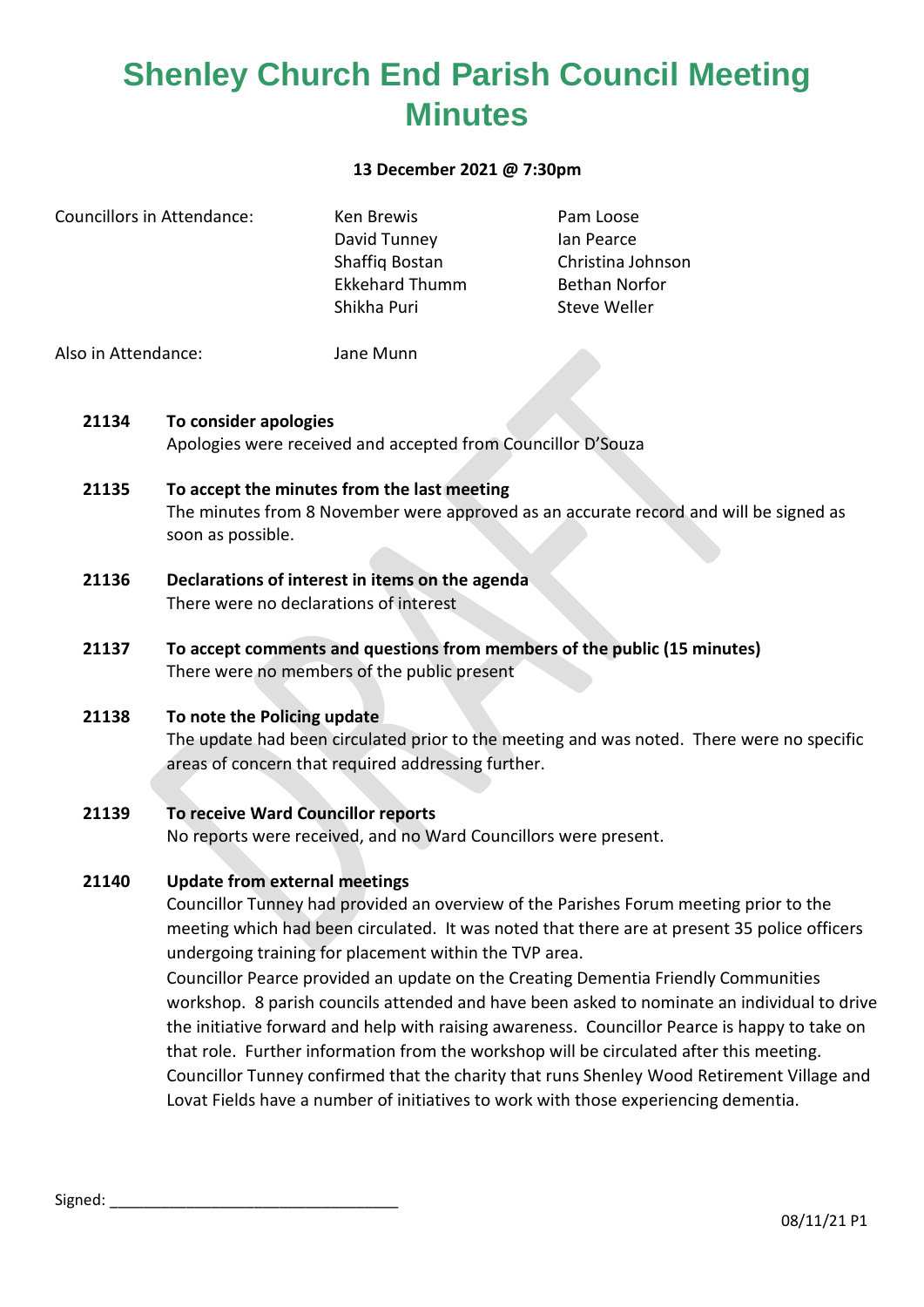## **21141 To consider the proposal to change the date of the January 2022 meeting**

It was agreed in November to hold a finance meeting prior to the full council meeting to enable the budget information to be fully considered. In view of the Christmas break it was proposed and agreed to hold the January PC meeting 1 week later on the 3<sup>rd</sup> Monday of the month

#### **Actions:**

It was Resolved to hold the January full council meeting on Monday 17<sup>th</sup> January 2022.

### **21142 To consider reports and recommendations**

The reports had been circulated prior to the meeting and had been noted. The work required at Oxley Park Community Centre and Medbourne Pavilion to repair the boiler and heating has been confirmed and details circulated. Following discussion, it was agreed that the additional work suggested at Oxley Park should be looked into subject to cost.

#### **Actions:**

It was **Resolved** to book in the work to repair the boilers at Oxley Park and consider the additional work subject to a maximum additional cost of £800.00

### **21143 Planning**

**21/03501** 2 Hedges Court First floor extension over garage, single storey side extension, single storey rear extension with bifold doors. Rear balcony, new front & rear gables, removal of chimney, new roof lights, new windows to front & side elevations, new porch with pitched roof.

Whilst considered a large proposal there were no objections

**21/003135** 27 Otterburn Crescent Proposed loft conversion with box dormer to rear

No objections to the application **21/03451** 51 Benbow Court TPO consent to remove up to 2m all round oak tree to remove weight from crown

There were no objections to the proposal if this work is necessary

**21/03382** 16 Beaumaris Grove Removal of existing lean to & erection of single storey rear extension

There were no objections to the proposal

**21/02525** 33 Gainsborough Close To change application description to confirm the use of the garage conversion and extension as an annexe.

Previous comments submitted confirmed that the proposal should remain as ancillary accommodation for the property. This view has not altered, and should the extension be used as an annexe, a condition of the consent should be for it to remain as ancillary accommodation and not let separately.

It was noted that 2 additional applications had been received and comments should be forwarded by next Tuesday to ensure these could be submitted in the timescale. **Actions:**

It was **Resolved** to respond to the applications as agreed.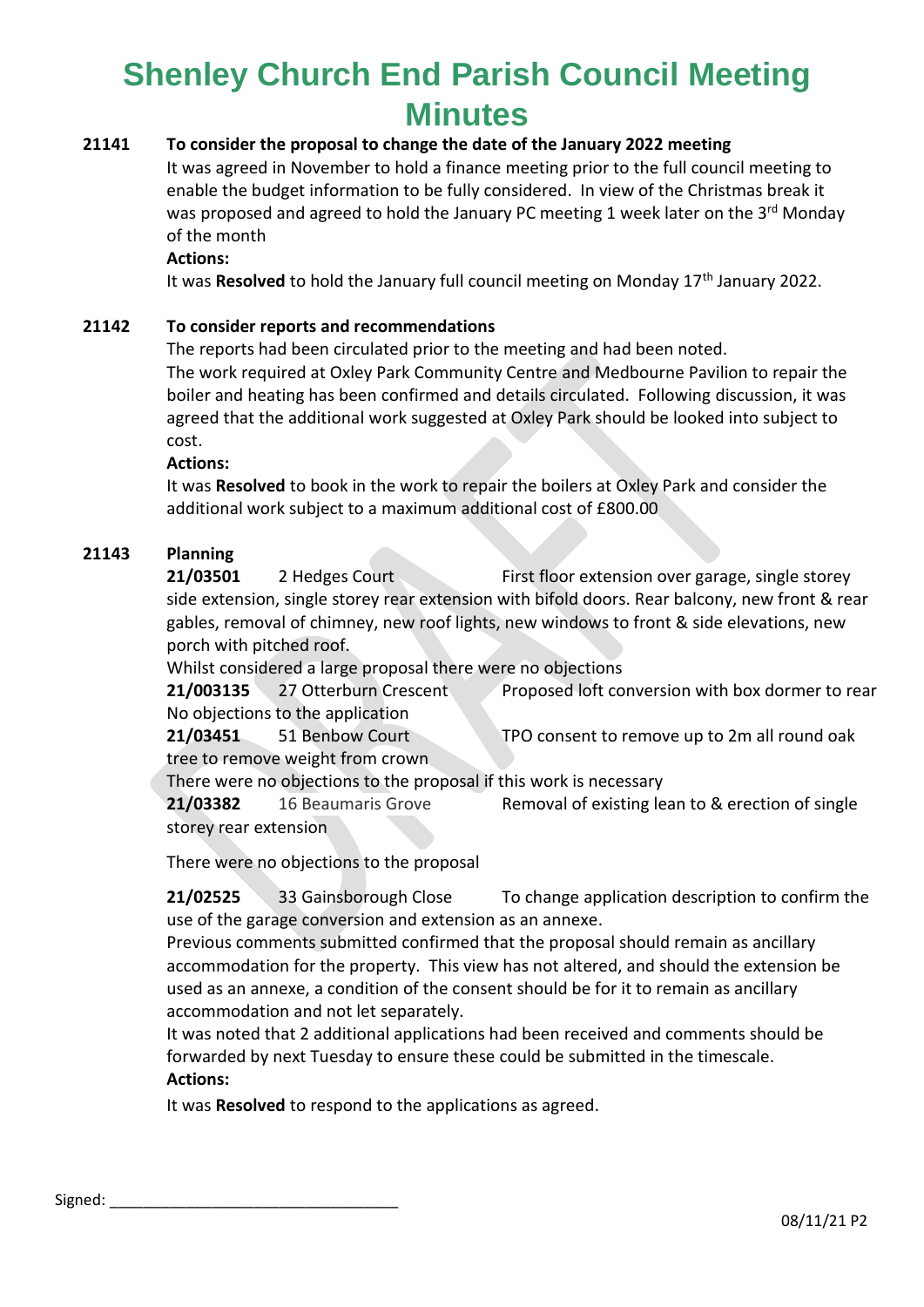### **21144 Financial matters**

The payments authorised to date are:

| Brooknight                   | Lockups Medbourne & Oxley                                     | £744.06   |
|------------------------------|---------------------------------------------------------------|-----------|
| Oakley                       | <b>Windows Cartshed</b>                                       | £30.00    |
| <b>MK CAB</b>                | Q3 counselling                                                | £800.00   |
| SGS                          | <b>Grounds November</b>                                       | £1,152.00 |
| Qtac                         | Payroll November                                              | £31.75    |
| <b>Black &amp; White</b>     | Emergency light & fire alarm<br>service all sites             | £828.00   |
| Krystal Hygiene              | Cleaning supplies all sites                                   | £188.22   |
| Amazon                       | Hammerite, candles, wall planner                              | £139.44   |
| <b>Expert Security</b>       | Annual CCTV contract Medbourne<br>& maintenance Oxley         | £282.00   |
| <b>Oxley Park Academy</b>    | Electricity Oct & water 07/20-<br>07/21 Oxley                 | £1,161.30 |
| Neal Landscapes              | Oxley & Cartshed                                              | £216.00   |
| ProKleen                     | Cleaning all sites                                            | £2,441.59 |
| Warners                      | <b>Bins November</b>                                          | £1,092.00 |
| Vac Docs                     | <b>Scrubber Dryer repairs</b>                                 | £78.00    |
| Kent Electrical              | Oxley - LED replacement, live wire,<br>emergency light repair | £722.40   |
| Pericom                      | November Support                                              | £434.98   |
| <b>Aylesbury Mains</b>       | <b>OPCC car park lights</b>                                   | £161.52   |
| <b>Bespoke Media</b>         | Autumn newsletter print                                       | £1,636.00 |
| <b>Access Solutions</b>      | Shutter service Medbourne                                     | £252.00   |
| <b>CME</b>                   | <b>Heating repairs Oxley</b>                                  | £1,267.20 |
| <b>Bradley Environmental</b> | Crownhill legionella test                                     | £706.80   |
| Meet & greet                 | Medbourne & Oxley November                                    | £160.00   |
| Payroll                      | December                                                      | £8,265.60 |
| Pension                      | December                                                      | £3,227.41 |
| <b>HMRC</b>                  | December                                                      | £2,226.86 |
| YiS                          | Counselling service 21 - 22                                   | £3,420.00 |

**21144-1** It was noted that the external audit had reported an error in the completion of the exercise of public rights notice. Due to this the council must report No to assertion 4 of the Annual Governance Statement for 2021/22.

**21132-2** The internal audit report had been circulated and the comments to the points highlighted agreed.

**Actions:**

It was **Resolved** to note the comments from the external auditor It was **Resolved** to agree to the changes in minuting of successful grant applications It was **Resolved** to agree to investigate the cost associated with increasing the fidelity insurance and discuss the options at a future meeting.

Signed: